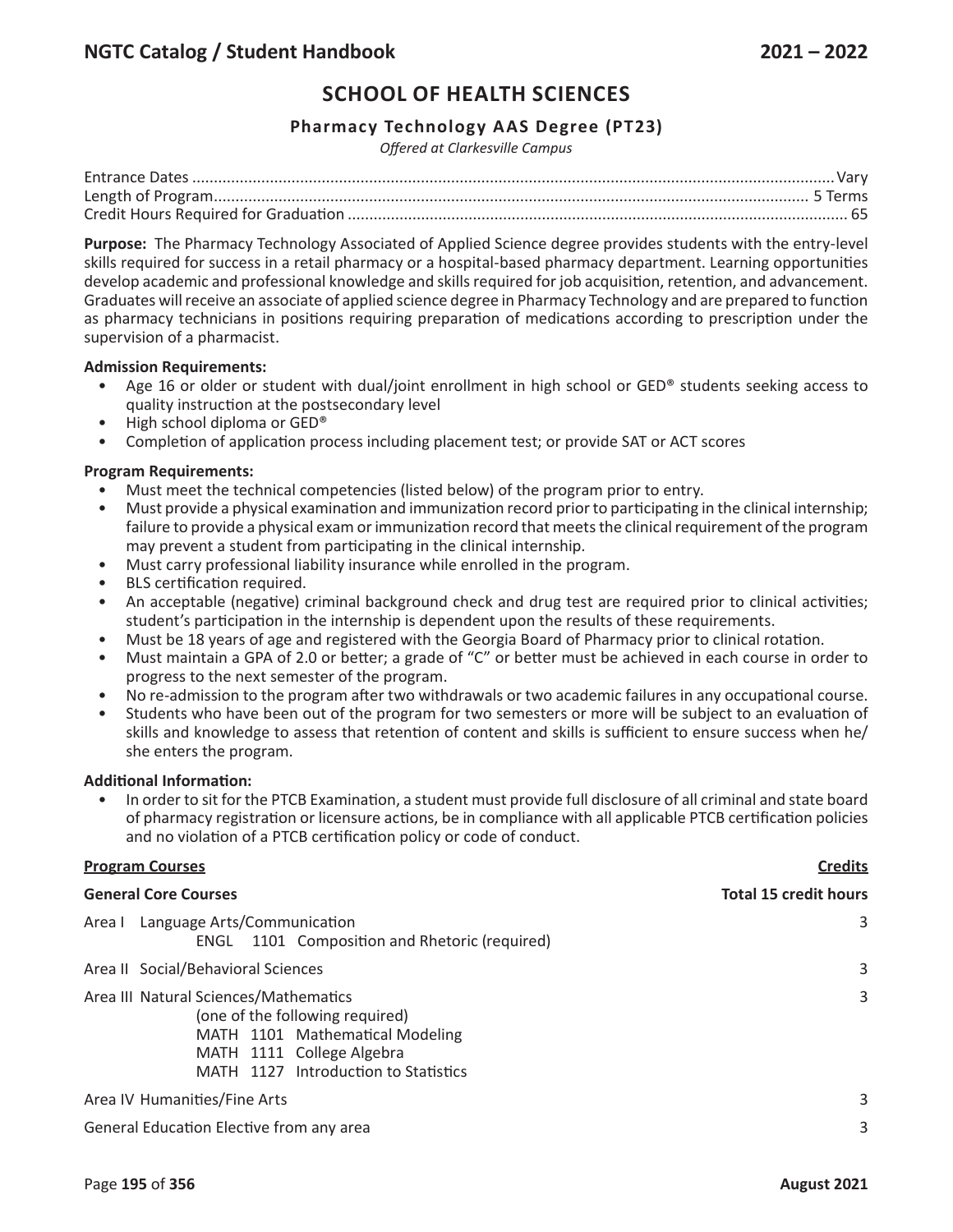**Occupational Courses Total 50 credit hours**

# **SCHOOL OF HEALTH SCIENCES**

Contact program advisor for program-specific courses and see General Education Requirements for Associate Degrees for course options.

| <b>Occupational Courses</b> |  |
|-----------------------------|--|
|-----------------------------|--|

| ALHS        | 1040  | Introduction to Health Care                    | 3 |
|-------------|-------|------------------------------------------------|---|
| <b>ALHS</b> | 1090  | Medical Terminology for Allied Health Sciences |   |
| <b>BIOL</b> | 2113  | Anatomy and Physiology I                       | 3 |
| <b>BIOL</b> | 2113L | Anatomy and Physiology I Lab                   | 1 |
| <b>BIOL</b> | 2114  | Anatomy and Physiology II                      | 3 |
| <b>BIOL</b> | 2114L | Anatomy and Physiology II Lab                  | 1 |
| <b>COLL</b> | 1010  | <b>College and Career Success Skills</b>       | 3 |
| <b>PHAR</b> | 1000  | <b>Pharmaceutical Calculations</b>             | 4 |
| <b>PHAR</b> | 1010  | Pharmacy Technology Fundamentals               | 5 |
| <b>PHAR</b> | 1020  | <b>Principles of Dispensing Medications</b>    | 4 |
| <b>PHAR</b> | 1030  | Principles of Sterile Medication Preparation   | 4 |
| <b>PHAR</b> | 1040  | Pharmacology                                   | 4 |
| <b>PHAR</b> | 1050  | <b>Pharmacy Technology Practicum</b>           | 5 |
| <b>PHAR</b> | 2060  | Advanced Pharmacy Technology Principles        | 3 |
| <b>PHAR</b> | 2070  | Advanced Pharmacy Technology Practicum         | 5 |

Estimated cost of books and supplies for full program is approximately \$1,800. This price does not include white leather shoes, two sets of uniforms (scrubs), two lab coats, ID badge magnet, and NGTC patch, all of which students are required to purchase. Cost of these items is approximately \$260. Other costs include physical exam - \$100-\$150, drug test - \$35, criminal background check - \$50, lab fee - \$25, HBV vaccine - \$100, Georgia Board of Pharmacy registration - \$100, fingerprinting - \$34, malpractice insurance - \$11.50 per year, and National Certification Exam (PTCB) - \$129. These are approximate costs and subject to change.

#### **Technical Competencies:**

Working Environment – Works inside well-lighted, clean, neat, organized pharmacy environment. Work under the direction of a licensed pharmacist. In community pharmacy settings, may stock, inventory, and order drugs; collect patient information; maintain computerized patient profiles; count/pour medications into dispensing containers; compound pharmaceutical preparations; input prescription information into a pharmacy computer system; prepare insurance claims; and manage sales. In hospital pharmacy settings, may assemble daily supplies of medications for patients; repackage medications; prepare sterile and bio-hazardous products; maintain nursing station medication stocks; collect quality improvement data; deliver medications; operate dispensing and/or robotic machinery; and perform many of the same duties as in a community pharmacy.

OSHA Risk Factor – Category III – A chance of exposure to blood and other body fluids is low and is not a routine component of the program. Potential risks may include possibly receive cuts and infections from sharp instruments and infections from contaminated equipment and personnel; possibly be exposed to communicable diseases; and possibly incur strains due to handling heavy equipment. The course exposes the student to noxious smells, either toxic or non-toxic; to toxic fumes, gases, vapors, mists, and liquids; or to latex which could, depending on the chemical, cause general or localized disabling conditions as a result of inhalation, ingestion, or action on the skin. HBV vaccination is recommended prior to clinical.

Physical Demands – This position involves primarily medium work that requires frequent lifting, carrying, pushing and pulling of objects or equipment. Individuals enrolled in the program will need the physical ability to assist in lifting and carrying objects, such as patients or laboratory equipment, regardless of the weight of the patient or equipment. Occasional stooping, kneeling, reaching, and dexterity are required. This position requires frequent sitting, standing, and/or walking. The ability to see and obtain impressions through the eyes of shape, size, distance, color, motions, or other characteristics of objects is required. This requires a visual acuity of 20/20 vision, with clarity of vision of 20 inches or less, depth perception, four-way field vision, sharp eye focus, and ability to identify and distinguish color. The abilities to hear and smell are essential. Expressing or exchanging ideas by spoken word is required. The ability to work under mental and physical stress regularly is required. The ability to think critically is essential. Reliable transportation to the clinical site is essential.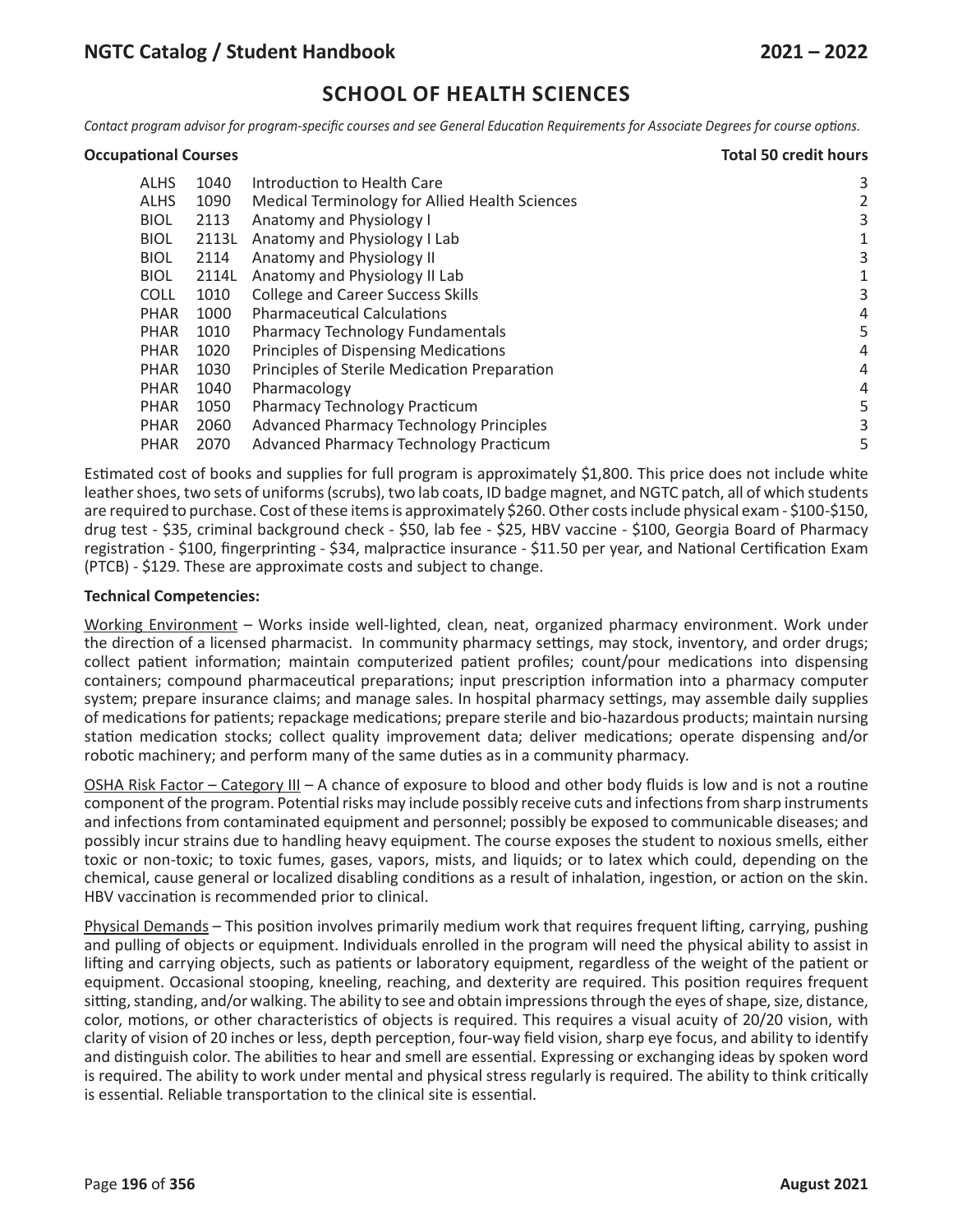# **SCHOOL OF HEALTH SCIENCES**

## **Pharmacy Technology Diploma (PT22)**

*Offered at Clarkesville Campus*

**Purpose:** The Pharmacy Technology diploma program enables students to acquire the knowledge, skills, and attitudes for employment within a pharmacy. Program graduates will be able to perform a variety of technical duties related to preparing and dispensing drugs in accordance with standard procedures and laws under the supervision of a registered pharmacist. A variety of clinical experiences is designed to integrate theory and practice. Graduates will be employable as an entry level pharmacy technician.

#### **Admission Requirements:**

- Age 16 or older or student with dual/joint enrollment in high school or GED® students seeking access to quality instruction at the postsecondary level
- High school diploma or GED®
- Completion of application process including placement test; or provide SAT or ACT scores

#### **Program Requirements:**

- Must meet the technical competencies of the program (listed below) prior to entry.
- Must provide a physical examination and immunization record prior to participating in the clinical internship; failure to provide a physical exam or immunization record that meets the clinical requirement of the program may prevent a student from participating in the clinical internship.
- Must carry professional liability insurance while enrolled in the program.
- BLS certification required.
- An acceptable (negative) criminal background check and drug test are required prior to clinical activities; student's participation in the internship is dependent upon the results of these requirements.
- Must be 18 years of age and registered with the Georgia Board of Pharmacy prior to clinical rotation.
- Must maintain a GPA of 2.0 or better; a grade of "C" or better must be achieved in each course in order to progress to the next semester of the program.
- No re-admission to the program after two withdrawals or two academic failures in any occupational course.
- Students who have been out of the program for two semesters or more will be subject to an evaluation of skills and knowledge to assess that retention of content and skills is sufficient to ensure success when he/ she enters the program.

#### **Additional Information:**

• In order to sit for the PTCB Examination, a student must provide full disclosure of all criminal and state board of pharmacy registration or licensure actions, be in compliance with all applicable PTCB certification policies and no violation of a PTCB certification policy or code of conduct.

#### **Program Courses Credits**

| <b>Basic Skills Courses</b> |  |           | <b>Total 12 credit hours</b>                                                                                                           |  |
|-----------------------------|--|-----------|----------------------------------------------------------------------------------------------------------------------------------------|--|
| <b>COLL</b>                 |  |           | 3                                                                                                                                      |  |
| ENGL                        |  |           | 3                                                                                                                                      |  |
|                             |  |           | 3                                                                                                                                      |  |
| <b>PSYC</b>                 |  |           | 3                                                                                                                                      |  |
|                             |  | MATH 1012 | 1010 College and Career Success Skills<br>1010 Fundamentals of English I<br><b>Eoundations of Mathematics</b><br>1010 Basic Psychology |  |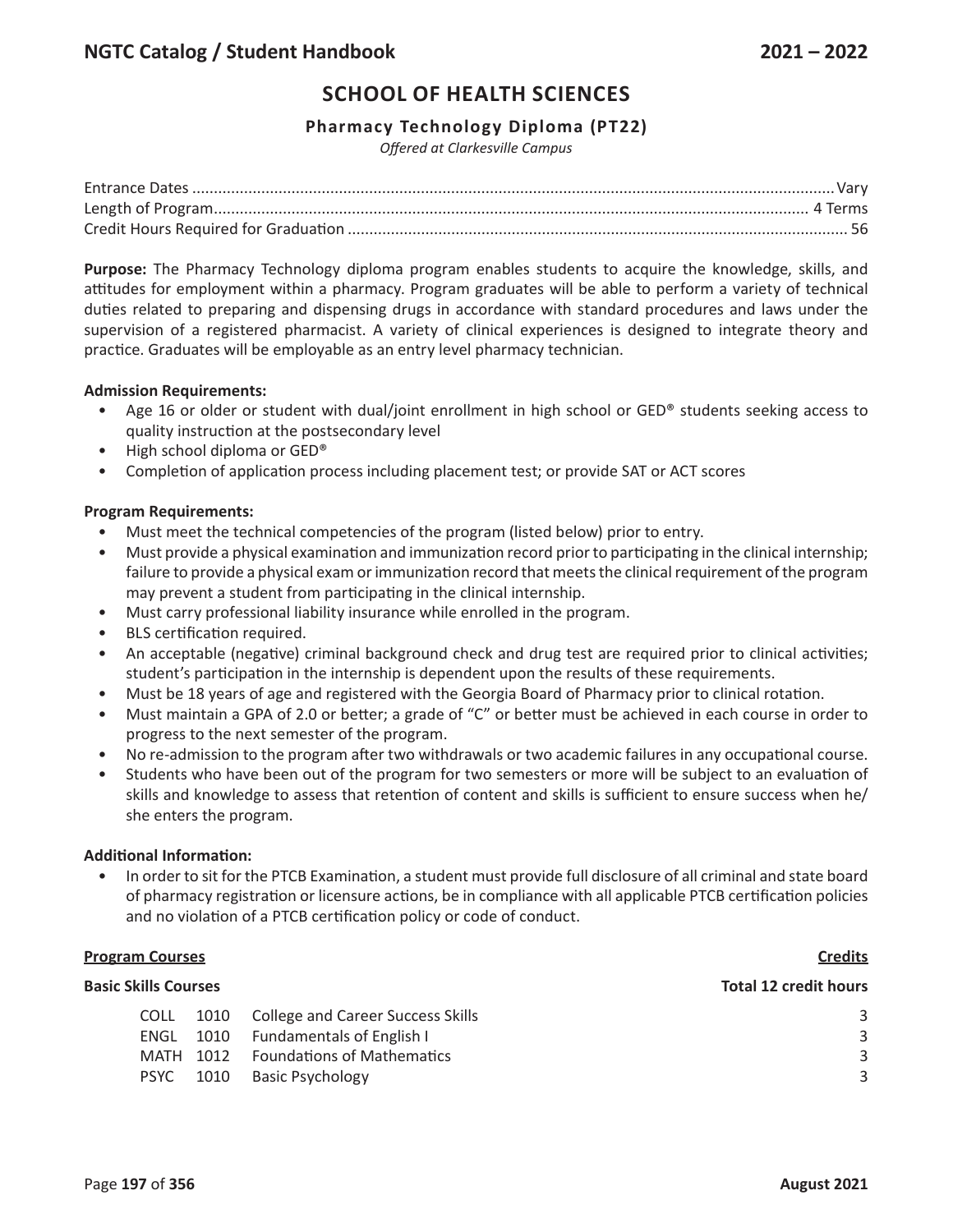## **NGTC Catalog / Student Handbook 2021 – 2022**

## **SCHOOL OF HEALTH SCIENCES**

| <b>Occupational Courses</b> |      |                                                | <b>Total 44 credit hours</b> |  |
|-----------------------------|------|------------------------------------------------|------------------------------|--|
| ALHS                        | 1011 | Structure and Function of the Human Body       | 5                            |  |
| <b>ALHS</b>                 | 1040 | Introduction to Health Care                    | 3                            |  |
| <b>ALHS</b>                 | 1090 | Medical Terminology for Allied Health Sciences | 2                            |  |
| <b>PHAR</b>                 | 1000 | <b>Pharmaceutical Calculations</b>             | 4                            |  |
| PHAR                        | 1010 | Pharmacy Technology Fundamentals               | 5                            |  |
| <b>PHAR</b>                 | 1020 | Principles of Dispensing Medications           | 4                            |  |
| <b>PHAR</b>                 | 1030 | Principles of Sterile Medication Preparation   | 4                            |  |
| PHAR                        | 1040 | Pharmacology                                   | 4                            |  |
| <b>PHAR</b>                 | 1050 | Pharmacy Technology Practicum                  | 5                            |  |
| <b>PHAR</b>                 | 2060 | <b>Advanced Pharmacy Technology Principles</b> | 3                            |  |
| <b>PHAR</b>                 | 2070 | Advanced Pharmacy Technology Practicum         | 5                            |  |

Estimated cost of books and supplies for full program is approximately \$1,500. This price does not include white leather shoes, two sets of uniforms (scrubs), two lab coats, ID badge magnet, and NGTC patch, all of which students are required to purchase. Cost of these items is approximately \$260. Other costs include physical exam - \$100-\$150, drug test - \$35, criminal background check - \$50, HBV vaccine - \$100, Georgia Board of Pharmacy registration - \$100, fingerprinting - \$34, and malpractice insurance - \$11.50 per year, National Certification Exam (PTCB) - \$129. These are approximate costs and subject to change.

#### **Technical Competencies:**

Working Environment – Works inside well-lighted, clean, neat, organized pharmacy environment. Work under the direction of a licensed pharmacist. In community pharmacy settings, may stock, inventory, and order drugs; collect patient information; maintain computerized patient profiles; count/pour medications into dispensing containers; compound pharmaceutical preparations; input prescription information into a pharmacy computer system; prepare insurance claims; and manage sales. In hospital pharmacy settings, may assemble daily supplies of medications for patients; repackage medications; prepare sterile and bio-hazardous products; maintain nursing station medication stocks; collect quality improvement data; deliver medications; operate dispensing and/or robotic machinery; and perform many of the same duties as in a community pharmacy.

OSHA Risk Factor – Category III – A chance of exposure to blood and other body fluids is low and is not a routine component of the program. Potential risks may include possibly receive cuts and infections from sharp instruments and infections from contaminated equipment and personnel; possibly be exposed to communicable diseases; and possibly incur strains due to handling heavy equipment. The course exposes the student to noxious smells, either toxic or non-toxic; to toxic fumes, gases, vapors, mists, and liquids; or to latex which could, depending on the chemical, cause general or localized disabling conditions as a result of inhalation, ingestion, or action on the skin. HBV vaccination is recommended prior to clinical.

Physical Demands – This position involves primarily medium work that requires frequent lifting, carrying, pushing and pulling of objects or equipment. Individuals enrolled in the program will need the physical ability to assist in lifting and carrying objects, such as patients or laboratory equipment, regardless of the weight of the patient or equipment. Occasional stooping, kneeling, reaching, and dexterity are required. This position requires frequent sitting, standing, and/or walking. The ability to see and obtain impressions through the eyes of shape, size, distance, color, motions, or other characteristics of objects is required. This requires a visual acuity of 20/20 vision, with clarity of vision of 20 inches or less, depth perception, four-way field vision, sharp eye focus, and ability to identify and distinguish color. The abilities to hear and smell are essential. Expressing or exchanging ideas by spoken word is required. The ability to work under mental and physical stress regularly is required. The ability to think critically is essential. Reliable transportation to the clinical site is essential.